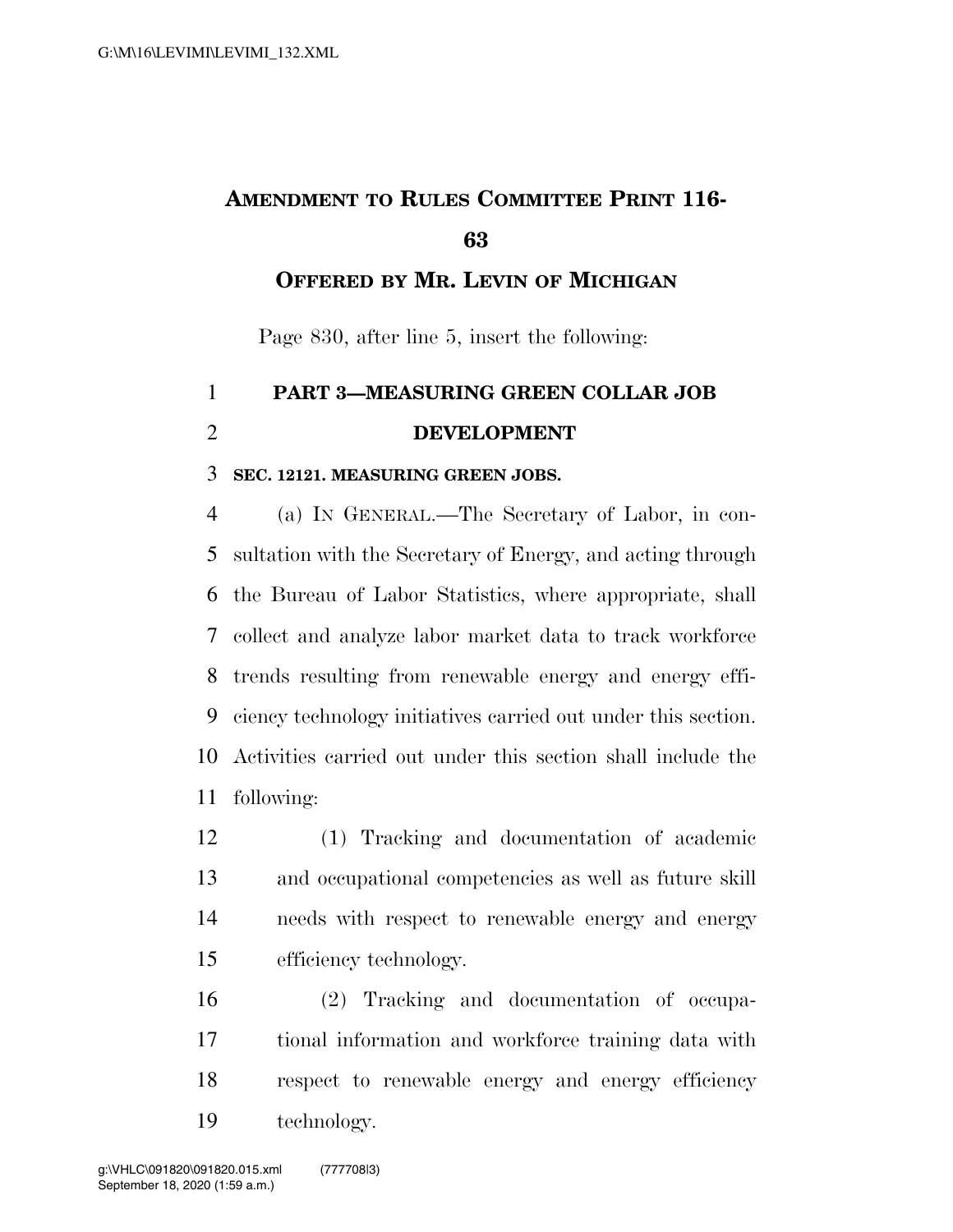| $\mathbf{1}$   | (3) Collaborating with State agencies, workforce            |  |  |
|----------------|-------------------------------------------------------------|--|--|
| $\overline{2}$ | investments boards, industry, organized labor, and          |  |  |
| 3              | community and nonprofit organizations to dissemi-           |  |  |
| $\overline{4}$ | nate information on successful innovations for labor        |  |  |
| 5              | market services and worker training with respect to         |  |  |
| 6              | renewable energy and energy efficiency technology.          |  |  |
| 7              | (4) Serving as a clearinghouse for best practices           |  |  |
| 8              | in workforce development, job placement and col-            |  |  |
| 9              | laborative training partnerships.                           |  |  |
| 10             | (5) Encouraging the establishment of workforce              |  |  |
| 11             | training initiatives with respect to renewable energy       |  |  |
| 12             | and energy efficiency technologies.                         |  |  |
| 13             | (6) Linking research and development in renew-              |  |  |
| 14             | able energy and energy efficiency technology with           |  |  |
| 15             | the development of standards and curricula for cur-         |  |  |
| 16             | rent and future jobs.                                       |  |  |
| 17             | (7) Assessing new employment and work prac-                 |  |  |
| 18             | tices including career ladder and upgrade training as       |  |  |
| 19             | well as high performance work systems.                      |  |  |
| 20             | (8) Providing technical assistance and capacity             |  |  |
| 21             | building to national and State energy partnerships,         |  |  |
| 22             | including industry and labor representatives.               |  |  |
| 23             | (b) AUTHORIZATION OF APPROPRIATIONS.—There                  |  |  |
| 24             | are authorized to be appropriated to carry out this section |  |  |
| 25             | $$10,000,000$ for each fiscal years 2021 through 2025.      |  |  |